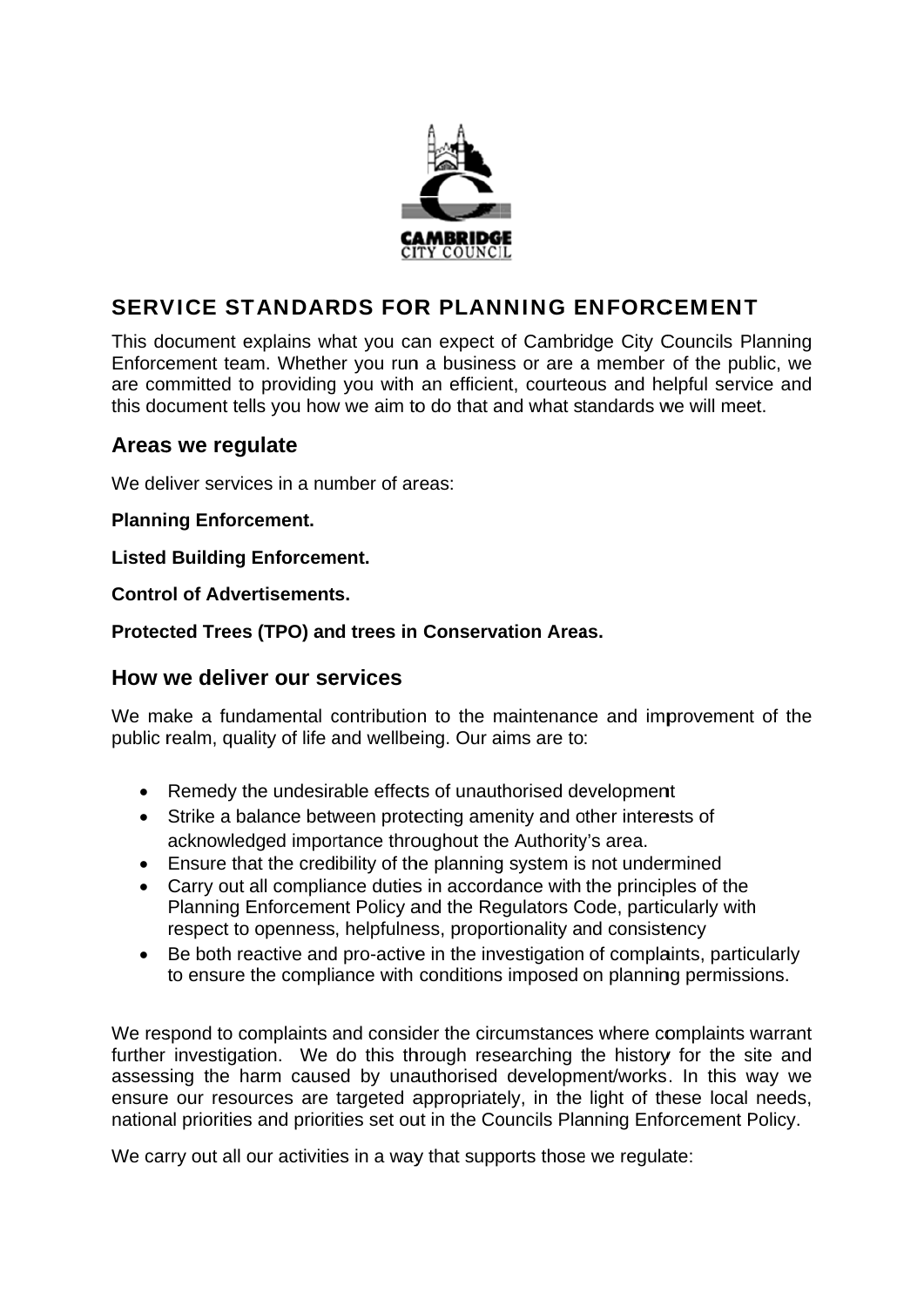- We ensure that information, guidance and advice is available to help you to meet legal requirements (see Helping you to get it right).
- We carry out inspections and other activities to check compliance with legal requirements, and we target these checks where we believe they are most needed (see Inspections and other compliance visits).
- We deal proportionately with breaches of the law as set out in our Enforcement Policy, including taking firm enforcement action when necessary (see Responding to non-compliance].

Our services will be delivered in accordance with the requirements of the [www.gov.uk/government/publications/regulators-code] and the Council's Enforcement Policy www.cambridge.gov.uk/enforcement-policy .

## **Working with you**

In all your dealings with us you can expect, and will receive, an efficient and professional service. Our officers will:

- Be courteous and polite
- Always identify themselves by name, and provide you with contact details
- Provide details of how to discuss any concerns you may have
- Agree timescales, expectations and preferred methods of communication with you
- Ensure that you are kept informed of progress on any outstanding issues.

## **Helping you to get it right**

We want to work with you to help you understand the requirements of the relevant planning legislation and it is important to us that you feel able to come to us for advice when you need it. There is information and guidance on planning matters available via the following link. www.planningportal.gov.uk

Where you need advice that is tailored to your particular needs and circumstances we will:

- Discuss with you what is required to achieve compliance
- Provide advice that supports compliance and that can be relied on
- Provide clear advice that can be easily understood and implemented
- Distinguish legal requirements from suggested good practice
- Ensure that any verbal advice you receive is confirmed in writing

## **Inspections and other compliance visits**

We monitor and support compliance in a number of different ways including proactive monitoring and complaint investigations. These visits will always be based on an assessment of risk – we won't visit without a reason.

Where possible, we will give you notice that we intend to visit. Sometimes it is not possible to establish who is responsible for a site prior to visiting and in these cases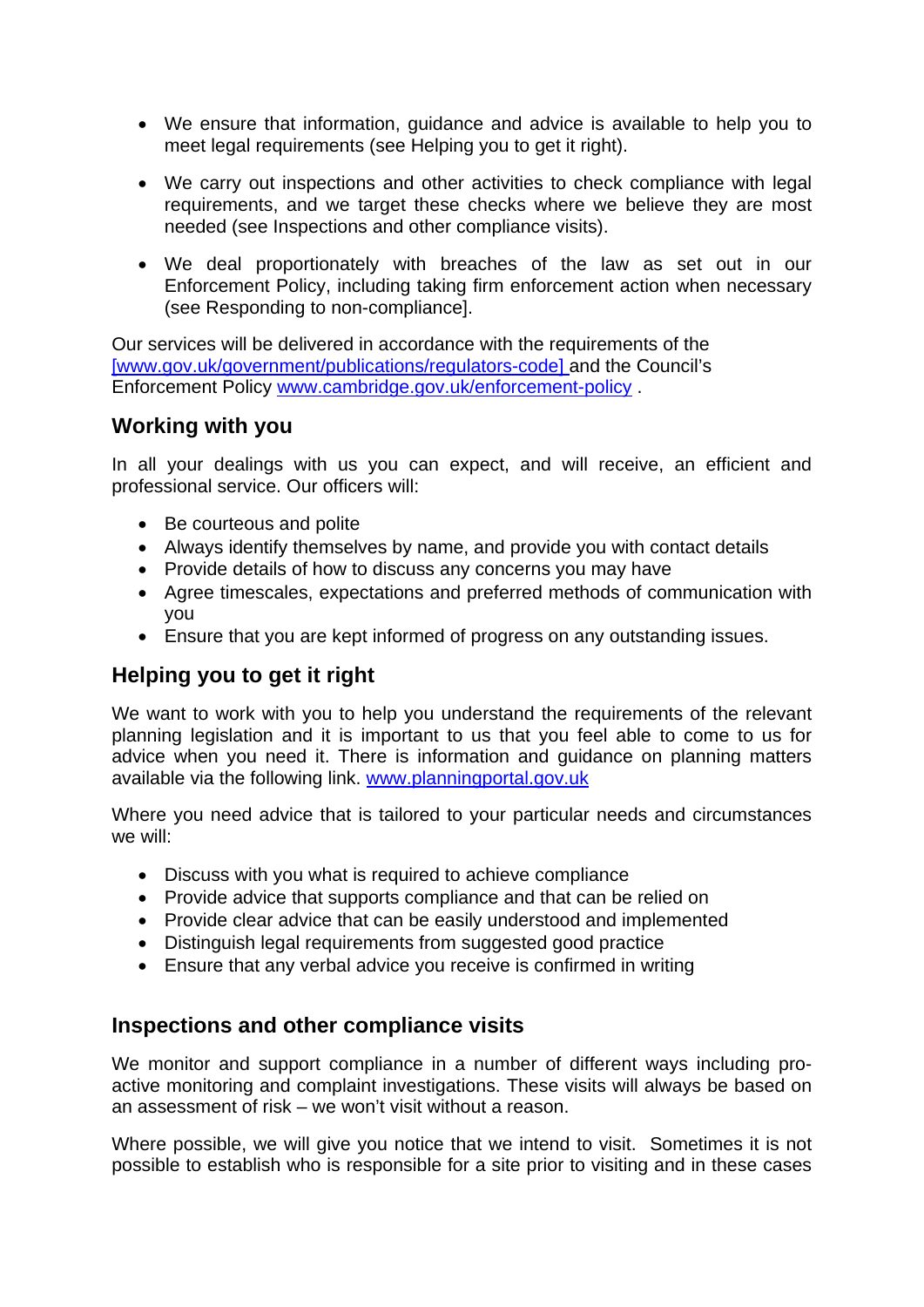visits will be unannounced. In certain circumstances we may have specific reasons to believe that an unannounced visit is more appropriate.

When we visit you our officers will:

- Carry their identification card at all times, and present it on request when visiting your premises.
- Explain the reason and purpose of the visit including if necessary, an outline of the reason(s) why the visit is unannounced.
- Exercise discretion in front of your customers and staff.
- Have regard to your approach to compliance, and use this information to inform future interactions with you.
- Provide information, guidance and advice to support you in meeting your statutory obligations, if required
- Provide a written record of the visit.

## **Responding to non-compliance**

Where we identify a breach of planning control, we will respond proportionately, taking account of the circumstances, as set out in our Planning Enforcement Policy, www.cambridge.gov.uk/planning-enforcement including taking firm enforcement action when necessary

Where we require you to take action to remedy any failings we will:

- Explain the nature of the non-compliance
- Discuss what is required to achieve compliance
- Clearly explain any advice, actions required or decisions that we have taken
- Agree timescales that are acceptable to both you and us, in relation to any actions required
- Provide in writing details of statutory rights of appeal
- Explain what will happen next
- Keep in touch with you, until the matter is resolved

## **Requests for our services**

We clearly explain the services that we offer, including details of any fees and charges that apply, this information can be found at: www.cambridge.gov.uk/planning-applications

In responding to requests for our services, including requests for advice and complaints about breaches of planning control we will:

- Acknowledge your request within 3 working days.
- Tell you when you can expect a substantive response.
- Seek to fully understand the nature of your request.
- Explain what we may or may not be able to do, so that you know what to expect.
- Keep you informed of progress throughout our involvement.
- Inform you of the outcome.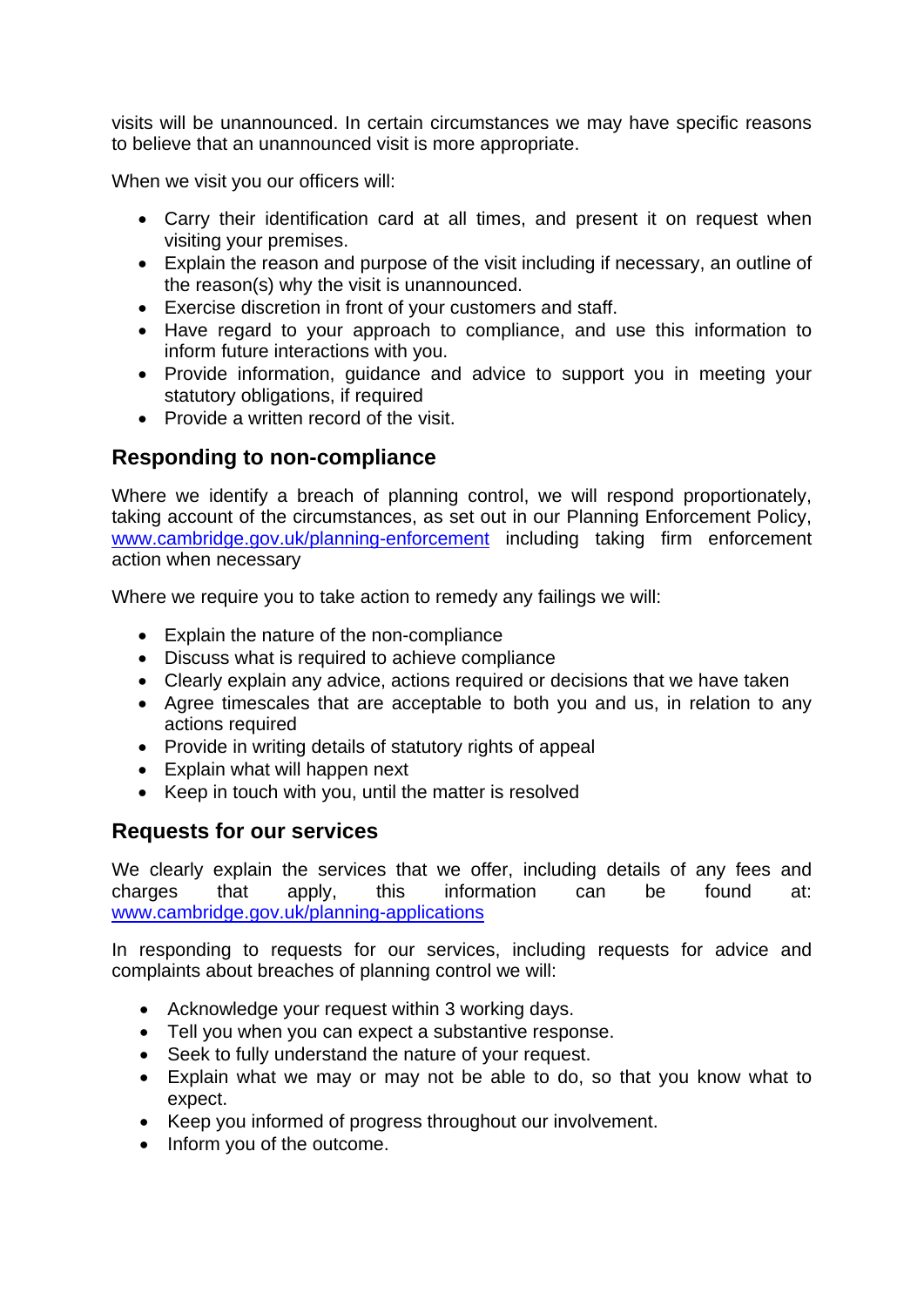Please be aware that our officers will exercise their judgment to determine the appropriate speed of response in each case.

### **How to contact us**

You can contact us by:

Telephone: (01223) 457163 Email: planningenforcement@cambridge.gov.uk

Web: www.cambridge.gov.uk/planning-enforcement

By post: Planning Enforcement, Environment Department, Cambridge City Council, PO Box 700, Cambridge, CB1 0JH

Or in person: by prior arrangement with the relevant case officer.

We will seek to work with you in the most appropriate way to meet your individual needs. We can make information available in different formats, and have access to translation and interpretation services.

If you contact us we will ask you for your name and contact details to enable us to keep in touch with you as the matter progresses. We treat all contact with the enforcement team in confidence unless there is an operational reason or legal reason why your details must be disclosed.

Anonymous, vexatious and repetitive complaints will not normally be investigated unless they allege a serious breach of planning control which can be substantiated.

Personal data will be managed in accordance with Cambridge City Council's Data Protection Policy. www.cambridge.gov.uk/data-protection-policy.

## **Our Team**

We have a dedicated team of officers who have the appropriate qualifications, skills and experience to deliver the services provided. We have arrangements in place to ensure the ongoing professional competency of all officers.

Where specialist knowledge is required in an area outside of our expertise we liaise with other departments within Cambridge City Council (such as Environmental Health, Housing Standards and Building Control services). We also liaise with the County Council for specific advice as necessary e.g. in relation to Highway's matters.

### **Having your say**

#### **Complaints and appeals**

Where we take enforcement action, there is often a statutory right to appeal. We will always tell you about this at the appropriate time.

We are always willing to discuss with you the reasons why we have acted in a particular way. You should contact Lisa Lamb, Principal Planning Officer in the first instance (01223) 457155 or e-mail: lisa.lamb@cambridge.gov.uk.